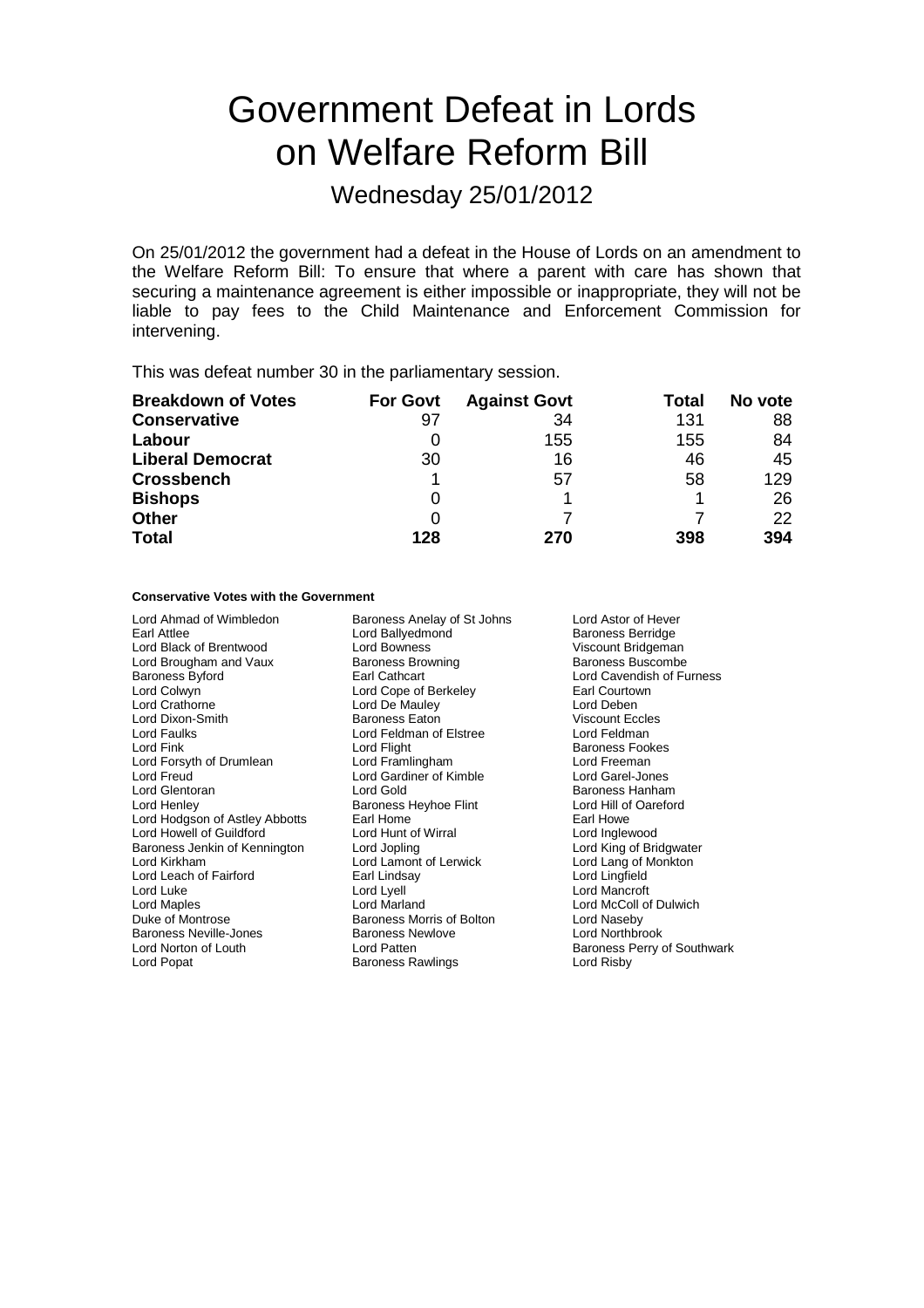Baroness Stedman-Scott Lord Stewartby<br>
Lord Strathclyde Lord Taylor of Holbeach<br>
Lord True Lord Tugendhat Baroness Wilcox

## **Conservative Votes against the Government**

Baroness Gardner of Parkes Lord Geddes<br>Lord Higgins **Lord Glenarthur Baroness Hooper** Baroness Miller of Hendon Lord Newton of Braintree<br>
Lord Reav Lord Ribeiro Lord Wakeham

Lord Sassoon **Baroness Seccombe** Earl Selborne<br>
Lord Selkirk of Douglas **Baroness Shackleton of Belgravia** Lord Shaw of Northstead Lord Selkirk of Douglas Baroness Shackleton of Belgravia Lord Shaw of Northwold Lord Shaw of Northwold Lord Spicer Lord Sheikh **Baroness Shephard of Northwold Baroness Stedman-Scott Baroness Shephard of Northwold** Baroness Stedman-Scott **Lord Stewartby** Baroness Stowell of Beeston<br>
Lord Strathclyde **Baroness Stowell of Beeston**<br>
Lord Trimble **Baroness Stowell of Beeston** Lord True Lord Tugendhat Baroness Verma

Earl Arran **Earl Arran Communist Constructs** Lord Ashton of Hyde **Lord Brittan of Spennithorne**<br>
Lord Carrington **Communist Lord Cormack** Lord Communist Lord Crickhowell Lord Carrington **Lord Cormack**<br>
Lord Crickhowell<br>
Lord Carrington Lord Denham<br>
Lord Crickhowell<br>
Lord Crickhowell **Baroness Cumberless Cumberlege Lord Fraser of Carmyllie<br>
Lord Geddes**<br>
Lord Geddes

Lord Genarthur Lord Higgins **Baroness Hooper** Example of Aberavon<br>
Lord Jenkin of Roding **Baroness Knight of Collingtree** Lord Lawson of Blaby Lord Jenkin of Roding **Baroness Knight of Collingtree** Lord Lawson of Blaby<br>Earl Liverpool **Baroness Collingtree Lord Maccle** Lord Mackay of Clashfern Earl Liverpool Lord MacGregor of Pulham Market<br>
Lord Market Lord Mawhinney Lord Marlesford Corporation Lord Mawhinney<br>
Lord Mayhew of Twysden<br>
Baroness Miller of Hendon Lord Newton of Braintree Corporation Baroness O'Cathain Lord Reay Lord Ribeiro Lord Ribeiro Lord Roberts of Conwy<br>
Lord Sanderson of Bowden Lord Soulsby of Swaffham Prior Viscount Trenchard Lord Soulsby of Swaffham Prior

Baroness Wheatcroft

# **Labour Votes against the Government**

**Labour Votes with the Government**

**-**

Baroness Bakewell **Exerce 2 Exerce 2 Lord Bassam of Brighton**<br>
Lord Bhattacharyya **Corporat Lord Bilston** Lord Clarke of Hampstead Lord Clinton-Davis<br>
Baroness Corston Lord Davies of Stamford Lord Dixon Lord Donoughue<br>
Lord Dubs<br>
Lord Elder Baroness Gibson of Market Rasen Lord Giddens<br>Lord Glasman **Baroness Golding** Baroness Hollis of Heigham Lord Howarth Lord Howarth Lord Howells Lord Hoyle Baroness Jay of Paddington Lord Jones<br>
Lord Jordan Cord Judd Baroness Liddell of Coatdyke Lord Liddle<br>Baroness Lister of Burtersett Lord Lympne

Baroness Adams of Craigielea Lord Adonis Lord Ahmed Lord Alli **Communist Communist Communist Communist Communist Communist Communist Communist Communist Communist Communist Communist Communist Communist Communist Communist Communist Communist Communist Communist Communist C** Lord Bhattacharyya **Lord Bilston** Bilston Baroness Blackstone<br>
Lord Boateng Lord Borrie **Baroness Blackstone**<br>
Lord Boateng Lord Borrie **Baroness Blackstone** Lord Borrie **Lord Boyd of Duncansby Lord Boaten**<br>
Lord Bragg<br>
Lord Brennan Lord Bradley **Lord Bragg Lord Bragg Lord Brennan**<br>
Lord Brooke of Alverthorpe Lord Brookman **Lord Brook Brooks** of Tremorfa Lord Brooke of Alverthorpe Lord Brookman Lord Brooks of Trem<br>
Lord Browne Lord Campbell-Savours Lord Carter of Coles Lord Campbell-Savours<br>
Lord Clinton-Davis Lord Collins of Highbury Baroness Corston **Lord Davies of Stamford** Lord Davies of Coity<br>
Lord Davies of Oldham **Baroness Dean of Thornton-le-Fylde** Lord Desai Lord Davies of Oldham Baroness Dean of Thornton-le-Fylde Lord Desai<br>Lord Dixon Baroness Drake Lord Donoughue Baroness Drake Lord Dubs<br>
Lord Evans of Temple Guiting<br>
Lord Evans of Temple Guiting<br>
Baroness Farrington of Ribbleton 
Lord Faulkner of Worcester Lord Evans of Temple Guiting Baroness Farrington of Ribbleton Lord Faulkner c<br>Baroness Ford Cord Foulkes of Cumnock Baroness Gale Lord Foulkes of Cumnock Baroness Galean Baroness Galean Baroness Galean Baroness Galean Baroness Galean Baroness Galean Baroness Galean Baroness Galean Baroness Galean Baroness Galean Baroness Galean Baroness Galean Barone Lord Glasman **Baroness Golding** Lord Gordon of Strathblane<br>Baroness Goudie **Baroness Gould of Potternewton** Lord Graham of Edmonton Baroness Gould of Potternewton Lord Graham<br>Lord Grenfell **Lord Crocott** Lord Grantchester Lord Grenfell Lord Grocott Lord Harris of Haringey **Lord Harrison**<br>
Lord Hattersley **Lord Haworth** Lord Hart of Chilton **Lord Hattersley** Lord Hattersley Lord Haworth Baroness Hayter of Kentish Town Baroness Healy of Primrose Hill Lord Hollick Baroness Hayter of Kentish Town Baroness Healy of Primrose Hill Lord Hollick<br>Baroness Hollis of Heigham Lord Howarth of Newport Baroness Howells of St Davids Lord Hoyle<br>
Lord Hunt of Kings Heath **Example 2** Lord Irvine of Lairg<br>
Lord Irvine of Lairg Lord Hughes of Woodside Lord Hunt of Kings Heath Lord Irvine of Lairg<br>Baroness Jay of Paddington Lord Jones Lord Huntes Allen Baroness Jones of Whitchurch Lord Jordan **Lord Lord Judd** Lord Judd Lord Cord Kennedy of Southwark<br>
Lord King of West Bromwich **Baroness Kinnock of Holyhead** Lord Kinnock Lord King of West Bromwich **Baroness Kinnock of Holyhead** Lord Kinnock<br>
Lord Kirkhill **Baroness Kinnock of Weymouth** Lord Lea of Crondall Lord Knight of Weymouth Lord Lea of<br>Lord Liddle Lord Linsev

Lord Macdonald of Tradeston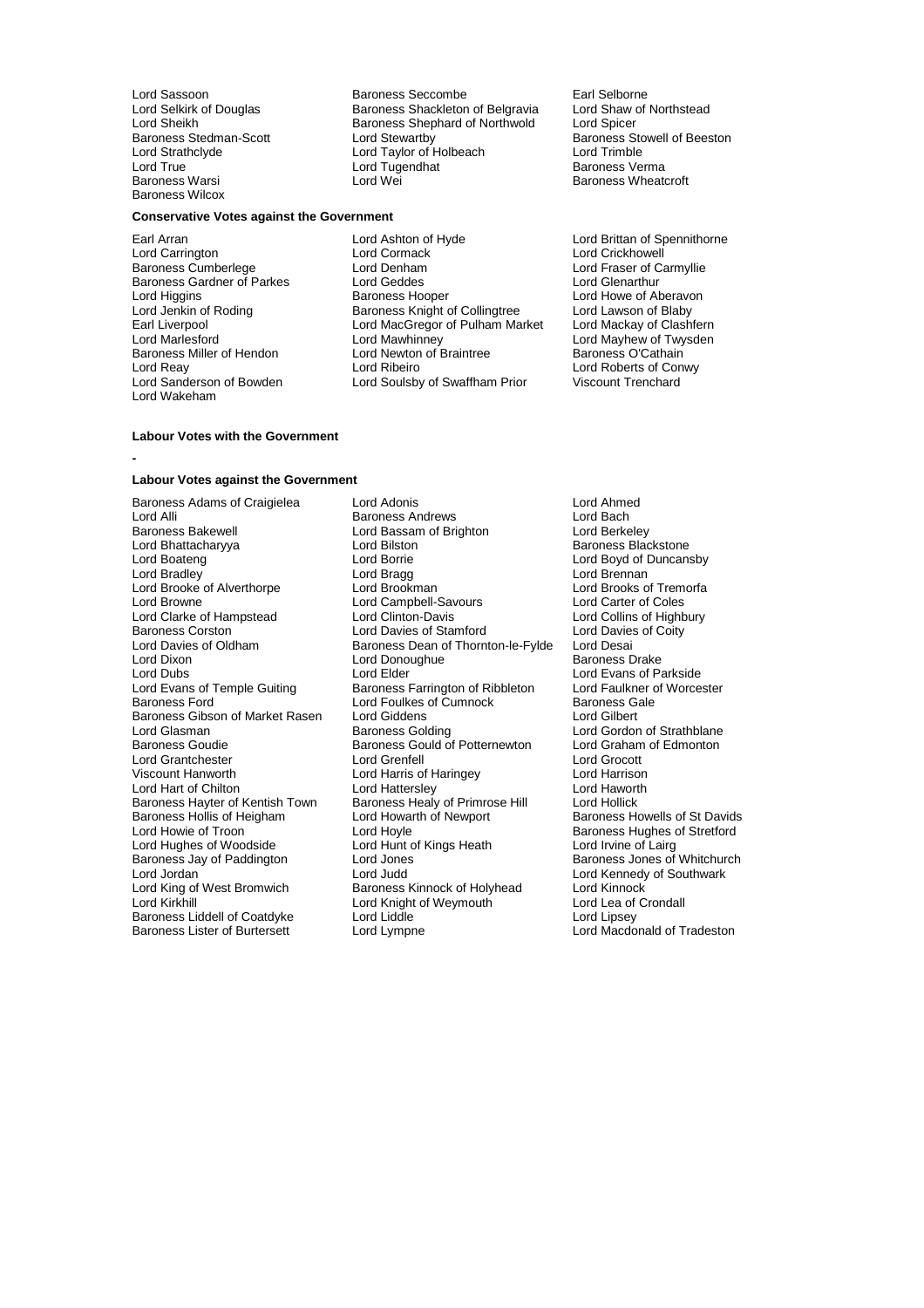- Baroness Massey of Darwen Lord Maxton Lord Maxton Lord McAvoy<br>Lord McConnell of Glenscorrodale Baroness McDonagh Lord McFall of Alcluith Lord McConnell of Glenscorrodale Baroness McDonagh Lord McFall Baroness McIntosh of Hudnall Lord McFall Cord Mc Baroness McIntosh of Hudnall Lord McKenzie of Luton<br>
Lord Morgan<br>
Lord Morris of Handsworth Lord Morgan Lord Morris of Handsworth Lord Morris of Aberavon Baroness Morris of Yardley **Lord Myners** Lord O'Neill of Clackmannan<br>
Lord Parekh Lord Patel of Bradford **Baroness** Pitkeathley Lord Plant of Highfield Lord Prescott **Baroness Provide Baroness Provide Baroness Provide Baroness Provide Baroness Provide Baroness Provide Baroness Provide Baroness Provide Baroness Quin** Baroness Ramsay of Cartvale Lord Rea Lord Rea Lord Reid of Cartvale Lord Reid of Cartvale Lord Reid of Cartvale Baroness Rendell of Babergh Lord Richard Lord Rosser<br>
Lord Rosser Lord Rosser<br>
Lord Rowlands Baroness Royall of Blaisdon Lord Sewel Lord Rowlands **Baroness Royall of Blaisdon**<br>Baroness Sherlock **Baroness Sherlock** Viscount Simon Baroness Sherlock **Viscount Simon** Baroness Smith of Basildon<br>
Lord Snape **Baroness** Lord Solev<br>
Lord Stevenson of Balmacara Lord Snape Lord Soley Lord Stevenson of Balmacara Lord Stone of Blackheath Baroness Symons of Vernham Baroness Taylor of Bolton Lord Temple-Morris Baroness Thornton Lord Touhig Baroness Turner of Camden Baroness Wall of New Barnet Lord Warner Cord Camden Baroness Wheeler Cord Warner Cord Warner Cord Warner Cord Warner Cord Warner Cord Warner Cord Warner Cord Warner Cord Warner Cord Warner Cord Wa Lord West of Spithead **Baroness Wheeler** Baroness Wheeler Baroness Wheeler Baroness Wheeler Baroness Wheeler Baroness Wheeler Baroness Wheeler Baroness Wheeler Baroness Wheeler Baroness Wheeler Baroness Wheeler Baroness Wh Baroness Wilkins<br>Baroness Worthington
- Lord Mackenzie of Framwellgate Lord MacKenzie of Culkein Baroness Mallalieu<br>
Baroness Massey of Darwen Lord Maxton Cord Maxton Lord McAvoy Lord Patel of Bradford<br>
Lord Prescott Baroness Prosser **Baroness Quin Exercise Contramental Lord Radice**<br> **Lord Rea**<br>
Lord Rea Lord Tunnicliffe **Lord Tunnicliffe** Lord Tunnber<br>Baroness Wall of New Barnet Lord Warner Lord Young of Norwood Green
	-

# **Liberal Democrat Votes with the Government**

Lord Addington **Baroness Bonham-Carter of** Baroness Brinton<br>
Lord Dholakia Baroness Doocev Baroness Garden Lord Lee of Trafford Lord Loomba Baroness Maddock

# **Liberal Democrat Votes against the Government**

Lord Avebury **Lord Conduct Lord Conduct Conduct Ave** Lord Cotter Lord Cotter Lord Cotter Lord Creaves Lord Dykes Lord Goodhart Lord Greaves Lord Marks of Henley-on-Thames Lord Methuen Baroness Sharp of Baroness Sharp of Baroness Sharp of Baroness Tonge Lord Smith of Clifton Lord Tordoff

Lord Dholakia Baroness Doocey Baroness Garden of Frognal<br>
Lord German Baroness Harris of Richmond Baroness Hussein-Ece Baroness Harris of Richmond Baroness Hussein-<br>Lord Loomba **Baroness Maddock** Earl Mar and Kellie **Lord McNally** Lord McNally **Baroness Northover**<br>
Baroness Parminter **Baroness Randerson** Lord Rennard Baroness Parminter **Baroness Randerson** Lord Rennard<br>
Lord Roberts of Llandudno Lord Rodgers of Quarry Bank Lord Shutt of Greetland Lord Roberts of Llandudno Lord Rodgers of Quarry Bank Lord Shutt of Lord Storey<br>
Lord Stephen Lord Storeham of Droxford Lord Storey Lord Stephen Lord Stoneham of Droxford<br>
Lord Taverne Lord Teverson Lord Tyler Lord Wallace of Saltaire Baroness Walmsley

#### **Crossbench Votes with the Government**

Baroness Murphy

# **Crossbench Votes against the Government**

Lord Alton of Liverpool Lord Armstrong of Ilminster<br>
Lord Blair of Boughton Baroness Boothroyd Lord Blair of Boughton **Baroness Boothroyd** Viscount Brookeborough<br>Baroness Butler-Sloss **Baroness Boothroom** Earl Clancarty Viscount Colville of Culross Lord Condon Lord Condon Viscount Craigavon Viscount Craigavon<br>Cord Existen-Morgan Viscount Falkland Lord Eames Lord Elystan-Morgan Viscount Falkland Lord Harries of Pentregarth Baroness Hayman Baroness Howarth of Breckland Baroness Howe of Idlicote Lord Hylton Baroness Howarth of Breckland Baroness Howe of Idlicote Lord Hylton<br>Lord Imbert Lord Hakkar Lord Jay of Ewelme Lord Kakkar

Lord Aberdare **Lord Adebowale** Cord Adebowale **Viscount Allenby of Megiddo**<br>
Lord Alton of Liverpool **Lord Armstrong of Ilminster** Lord Best Lord Cameron of Lochbroom Earl Clancarty<br>- Lord Condon Craig Viscount Craigavon Baroness Grey-Thompson Lord Hall of Birke<br>Baroness Hayman Baroness Hollins Lord Jay of Ewelme

Lord Thomas of Gresford

Lord Kirkwood of Kirkhope Lord Maclennan of Rogart<br>
Lord Methuen Corp Baroness Sharp of Guildford